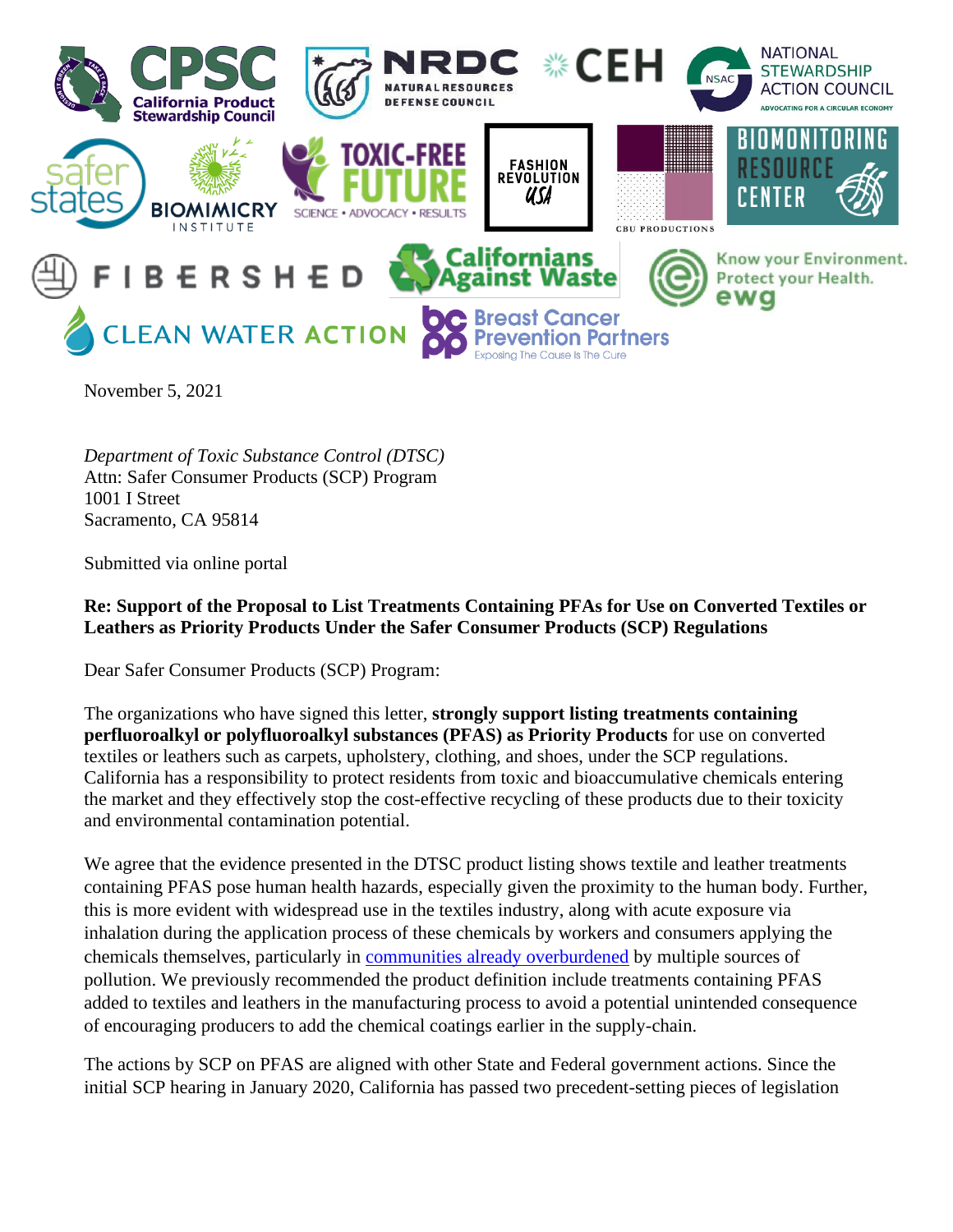that ban PFAS in children's products and for use on foodware. There is also a PFAS phase-out in [Maine](https://www.bdlaw.com/publications/maine-adopts-broad-ban-of-pfas-containing-products/?utm_source=Mondaq&utm_medium=syndication&utm_campaign=LinkedIn-integration)  and a comprehensive [national strategy](https://www.epa.gov/newsreleases/epa-administrator-regan-announces-comprehensive-national-strategy-confront-pfas) to confront PFAS pollution developed by the EPA. New York and Vermont have also proposed legislation banning or phasing out PFAS used in aftermarket treatments. The two California bills that were signed by Governor Newson in October 2021, AB 652 (Friedman) and AB 1200 (Ting), had nearly unanimous support, showing this as an immediate public health priority for policy makers.

The ban on PFAS for children's wear and the phase-out for products sold in Maine will likely lead to smaller number of manufacturers needing to conduct the Alternative Analyses under the SCP determinations if they are already stopping use. This could lead to less costs than predicted in the economic impact statement.

The undersigned organizations are very concerned with PFAS and will stay involved during the SCP regulatory process to ensure the public ultimately has more limited exposure to this chemical class, which contains known hazardous chemicals.

Thank you again for the opportunity to weigh-in on how to better protect human health and safety in California. PFAS need to be addressed immediately as they are an impediment to achieving a circular economy.

Sincerely,

Æ

Doug Kobold, Executive Director California Product Stewardship Council

thua hade

Anna Reade, Staff Scientist Natural Resources Defense Council

andria Ventura

Andria Ventura, Legislative and Policy **Director** Clean Water Action

Sharyle Patton

Sharyle Patton Director, Health and Environment Program Commonweal Biomonitoring Resource **Center** 

A Dile

Sarah Doll, National Director Safer States

Mancy. Buermaye

Nancy Buermeyer, Senior Policy Strategist Breast Cancer Prevention Partners

Seidi Sankar

Heidi Sanborn, Executive Director National Stewardship Action Council

n. Japis

Nick Lapis, Director of Advocacy Californians Against Waste